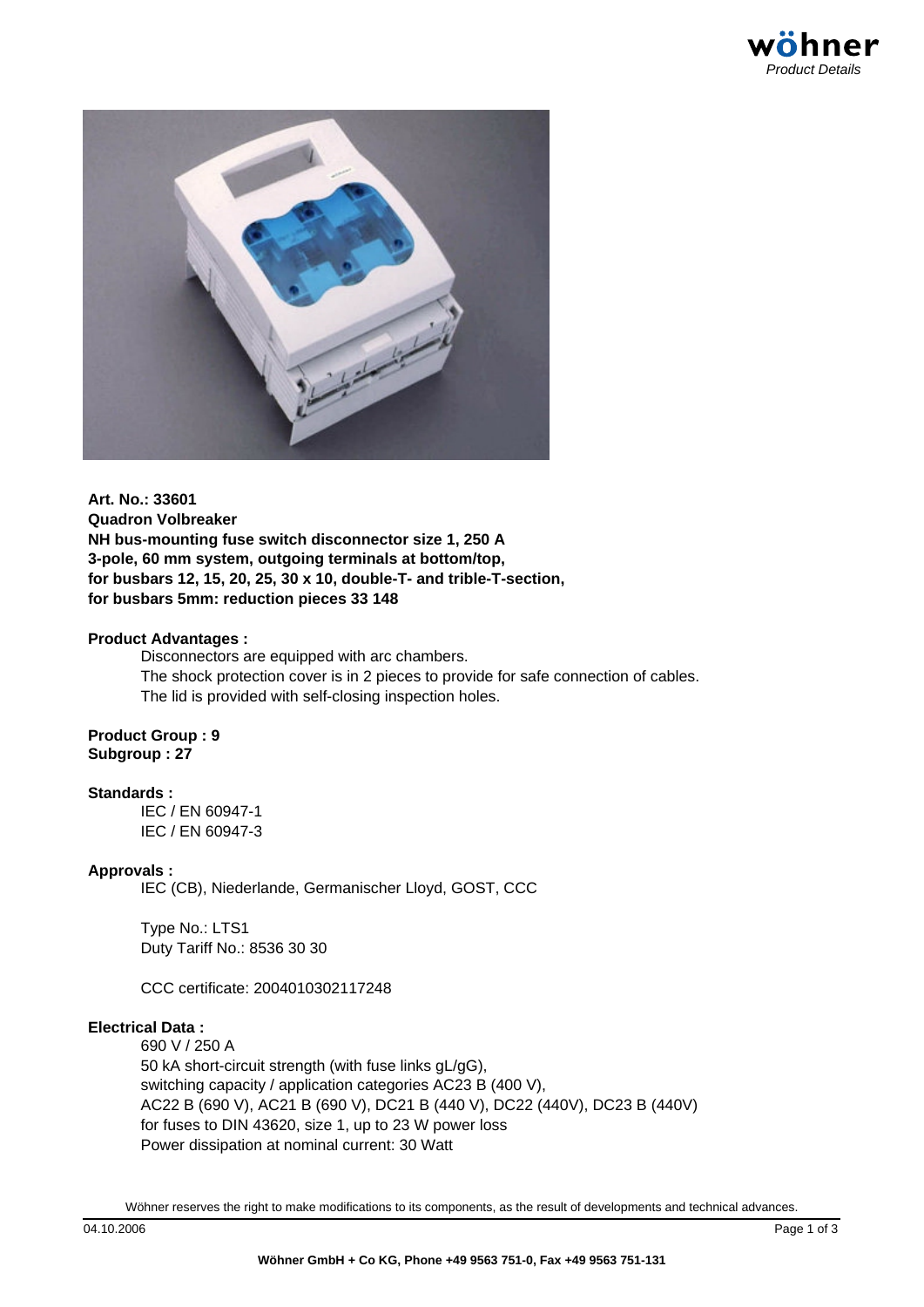## **Mechanical Data :**

Width x Height x Depth (mm): 184 x 243 x 129 Weight (kg/100): 376 patented locking mechanism

## **Connections :**

screw M10 : Md 30 - 35 Nm

## **Versions :**

See 33 325 for variant with fuse monitoring. See 33 160 for variant with electromechanically fuse monitoring.

# **Pack Size : 1**

**Catalog 2006 :** Page: 2/20

## **Accessories to Article 33601 :**



33145 prism terminal, double 2x 35-70 mm²



33148 reduction pieces for busbars 5mm thick



33155 Barrier for handle for fuse switch-disconnector size 1-3



33156 pilot switch for lid position 1 N / 1 NC : 250 V AC / 5 A; 30 V DC / 4 A

Wöhner reserves the right to make modifications to its components, as the result of developments and technical advances.